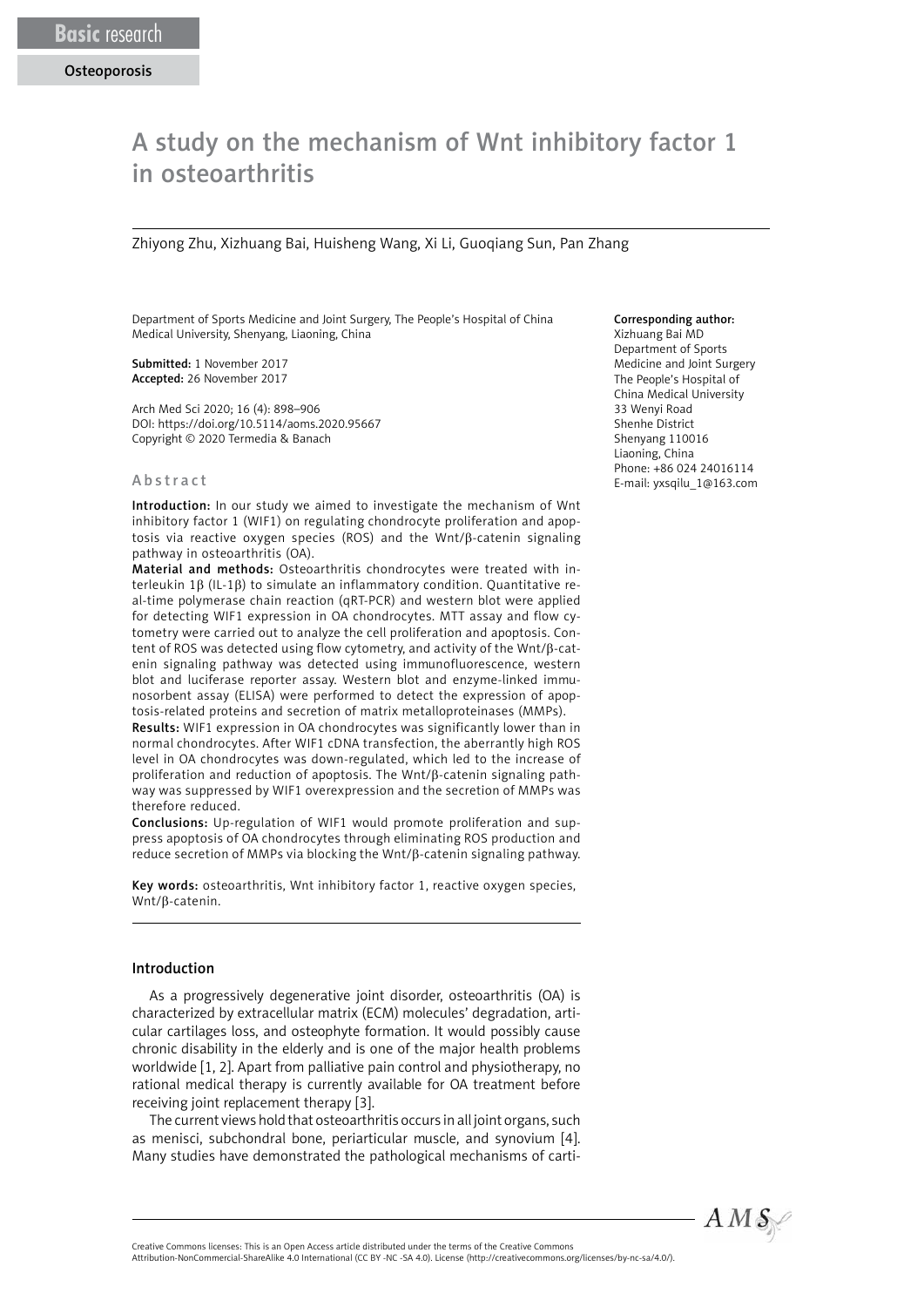lage loss [5, 6]. Related studies showed that chondrocyte hypertrophy was connected with damaged calcified cartilage in OA which promoted the degeneration of cartilage [7]. Recent studies have revealed that the progression of OA is closely related to oxidative stress as well as reactive oxygen species (ROS) [8]. In normal chondrocytes, ROS at moderate levels work as indispensable second messengers and participate in many normal physiological processes. However, in OA pathological situations, excessive ROS trigger the oxidative damage of the cells, oxidizing cellular lipids, proteins, carbohydrates as well as DNAs, and therefore induce cell apoptosis [9]. Furthermore, some researchers claimed that matrix metalloproteinases (MMPs) secreted by OA cells would degrade the cartilage and ECM, whose structure and function were orchestrated by chondrocytes, especially MMP-1, MMP-3 and MMP-13 [10–12]. Catabolic enzymes of chondrocytes achieve tolerance to mechanical stress as well as elasticity of articular cartilages, which is compromised in OA [13]. As for the poor repair and regeneration ability of cartilage, the development of osteoarthritis could be inhibited by enhancing the proliferation of chondrocytes [14]. Therefore, the proliferation ability of chondrocytes is an important factor in delaying the degradation of cartilage, and it could be enhanced via reducing the ROS level as well as MMP secretion.

Since Wnt was first identified by Nusse and Varmus in 1982, the Wnt gene family members have been identified one by one [15]. The Wnt gene family has been evidenced to be involved in cell proliferation, cell migration, a string of complicated metabolic pathways and other activities [16]. Some studies showed that the abnormal expression of the Wnt pathway is connected with different malignant tumors and other diseases, including OA [17]. Wnt inhibitory factor-1 (WIF1), as a key antagonist, could bind to Wnt proteins directly in the extracellular space and thus suppress the upstream of Wnt/β-catenin signaling pathway [18]. Some studies demonstrated that WIF1 expression was downregulated in many human malignancies such as glioma and astrocytoma [18]. In addition, previous studies showed that WIF1 could impede Wnt3a-mediated inhibition of chondrogenesis [19]. Recent studies showed a possible linkage among ROS, WIF1 and the Wnt/β-catenin signaling pathway, which could lead to cell apoptosis [20–22]. Therefore, we supposed that WIF1 may regulate ROS production and the Wnt/β-catenin signaling pathway in chondrocytes.

In our study we aimed to investigate the effect of WIF1 in OA cartilage chondrocytes. We transfected WIF1 cDNA into chondrocytes, and tested the cell proliferation and apoptosis. Wnt/β-catenin signaling pathway and ROS level were explored to assess how WIF1 affected the OA. Since there have been few studies about WIF1 and ROS in osteoarthritis, the results of this study would reveal the connection among WIF1, ROS and chondrocyte viability, which might provide a new therapeutic theory about OA treatment.

#### Material and methods

#### Tissue samples

Osteoarthritis cartilage tissue samples were collected from 10 OA patients (4 males, 6 females, age 55–78, average age 68.5 years) who received sodium hyaluronate injection. Normal cartilage samples were collected from 10 traumatic knee joint fracture patients without OA (5 males, 5 females, age 47–69, average 58.2 years). All the patients received knee arthroplasty in the People's Hospital of China Medical University during the period between December 2015 and October 2016. All the patients have signed the informed consent about this research and all procedures of this research were approved by the Ethics Committee of the People's Hospital of China Medical University.

#### Cell culture and transfection

Cartilage tissue fragments were washed with Hank's balanced salt solution (Gibco, Grand Island, NY, USA) three times and then treated with 0.25% trypsin (Gibco) at 37°C. Digestion was ended when turbidity appeared in the solution. Dispersive cells were collected and cultured in Dulbecco's modified eagle medium (DMEM, Gibco) containing 10% fetal bovine serums (FBS, Gibco) and incubated at 37°C in humid air with 5%  $CO_2$ . After 2 passages, chondrocytes were available for the following experiments.

Osteoarthritis chondrocytes in the logarithmic phase were transfected with WIF1 cDNA plasmid (Vigenebio, Shandong, China) using Lipofectamine 2000 (Invitrogen, Carlsbad, CA, USA) according to the manufacturer's protocol. Human interleukin 1β (IL-1β, 10 ng/ml, Sigma-Aldrich, St. Louis, MO, USA), antioxidant acetylcysteine (NAC, 1/2/5 mM, Sigma-Aldrich) and β-catenin inhibitor XAV-939 (0.5 μM, Sigma-Aldrich) were used to treat the OA chondrocytes in different groups.

## Quantitative real-time polymerase chain reaction (qRT-PCR)

Total RNA of the OA chondrocytes was extracted using Trizol reagent (Beyotime, Shanghai, China). A DNA Reverse Transcription Kit (Applied Biosystems, CA, USA) was used to perform the reverse transcription, and SYBR Select Master Mix in ABI Prism 7000 Sequence Detection (Applied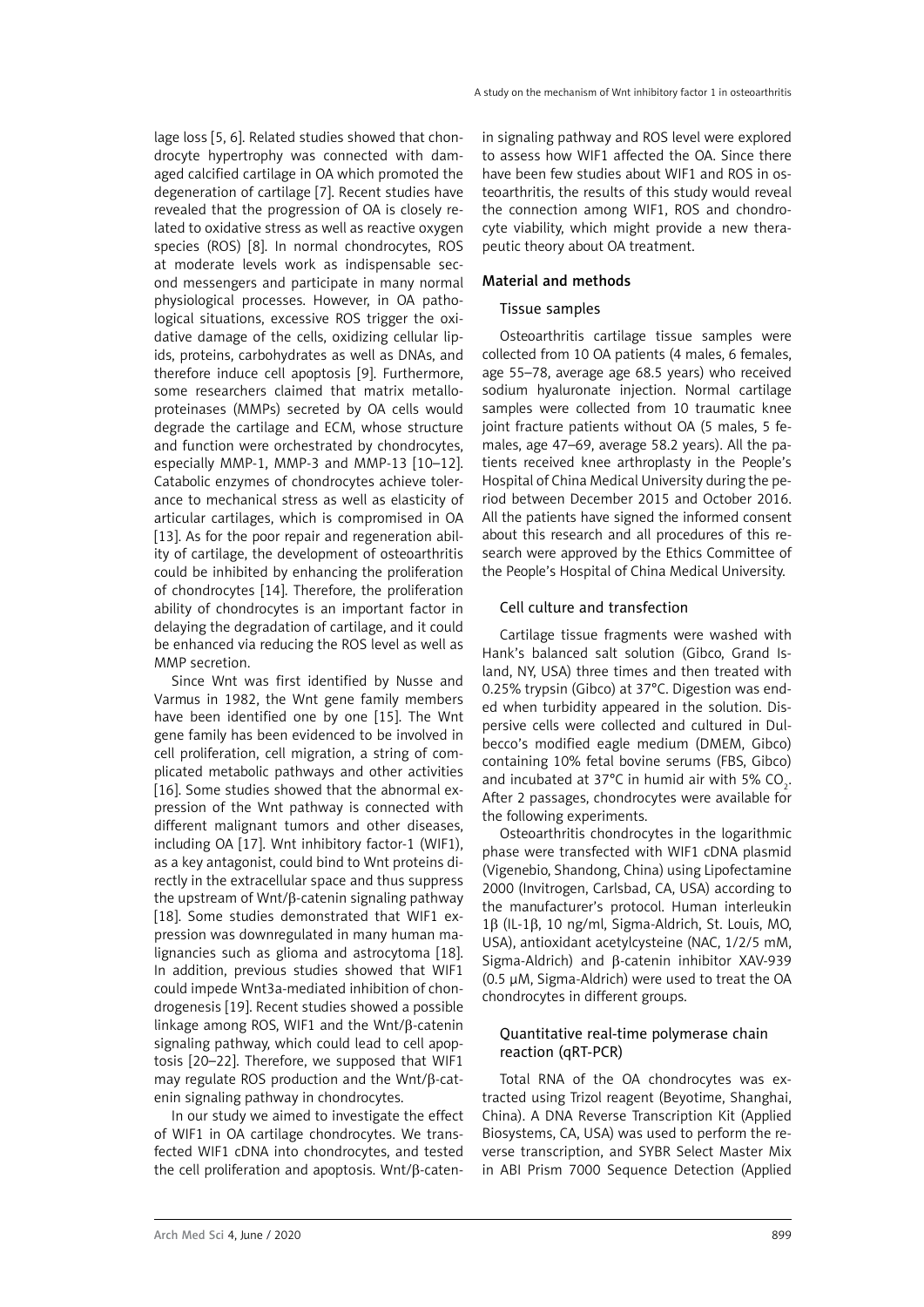| Genes     | Forward primer 5'-3'        | Reverse primer 5'-3'     |
|-----------|-----------------------------|--------------------------|
| WIF1      | <b>TGCCTCACAAGGCATCAGTT</b> | GGAACCCATCAGGACACTCG     |
| c-Myc     | GGCCCCCAAGGTAGTTATCC        | CGTTTCCGCAACAAGTCCTC     |
| Cyclin D1 | CAATGACCCCGCACGATTTC        | AAGTTGTTGGGGCTCCTCAG     |
| GAPDH     | CGGAGTCAACGGATTTGGTCGTAT    | AGCCTTCTCCATGGTGGTGAAGAC |

Table I. Primers used for qRT-PCR

Biosystems) was used to perform the qRT-PCR. GAPDH was used as the internal reference, and the relative expression of mRNAs was calculated using the 2<sup>- $\Delta\Delta$ CT</sup> method. Experiments were repeated in triplicate for accuracy. Primer sequences are shown in Table I.

## Western blot

Osteoarthritis chondrocytes were treated with RIPA lysis buffer (Beyotime), and the concentration of proteins was tested using the Advanced BCA Protein Assay Kit (Beyotime). After SDS-PAGE separation, proteins were transferred onto a polyvinylidene difluoride (PVDF) membrane for 1 h incubation with 1% bovine serum albumin (BSA, Sigma-Aldrich) and then washed with PBST. Primary antibodies were added and incubated overnight at 4°C to bind the target proteins, then secondary antibody was added and incubated for 1 h at 37°C. Primary antibodies were rabbit anti-WIF1, anti-β-catenin, anti-lamin B1, anti-β-actin and anti-GAPDH (1 : 2000, 1 : 1000, 1 : 1000, 1 : 2000, 1 : 2000 respectively, Abcam, Cambridge, MA, USA). Secondary antibody was HRP-labeled goat anti-rabbit IgG (1 : 2000, Abcam). Blots were filmed by Vilber Lourmat (Marnela Vallée, France) and analyzed by Quantity One software (Bio-Rad, Hercules, CA, USA).

## Enzyme-linked immunosorbent assay (ELISA)

Osteoarthritis chondrocytes were seeded onto 96-well plates and incubated at 37°C in humid air with 5% CO $_{\rm _2}$  for 24 h. Culture supernatant was collected, and then ELISA was performed using a Quantikine ELISA Kit (R&D Systems, Abingdon, UK) according to the manufacturer's protocol. The OD value was then detected using the microplate reader. Primary antibodies used were rabbit anti-MMP-1, anti-MMP-3 and anti-MMP-13 (all 0.5 μg/ml, Abcam), and secondary antibody was HRP-labeled goat anti-rabbit IgG (0.5 μg/ml, Abcam).

#### MTT assay

Osteoarthritis chondrocytes with WIF1 siRNA transfected were planted into 96-well plates after digestion by 0.25% trypsin. After being cultured for 1/2/3/4/5 days, cells in 96-well plates were treated with 20 μl of MTT reagent for 4 h. Then supernatant was removed and 150 μl of dimethyl sulfoxide (DMSO) was added to dissolve formazan. The optical density (OD) value of each well was obtained by the microplate reader at the wavelength of 570 nm.

### Flow cytometry

For apoptosis test: After digestion by 0.25% trypsin (Gibco) for 24 h, the cells were collected into flow tubes and the supernatant was discarded. After washing with PBS three times, 150 μl of binding buffer and 1 μl of Annexin V FITC (Sigma-Aldrich) were added to each tube, followed by incubation for 15 min in the dark at room temperature. The cells were then treated with 100 μl of propidium iodide (PI, Sigma-Aldrich), and the cell apoptosis was determined by the flow cytometer.

For reactive oxygen species (ROS) level test: The cells were planted into 6-well plates and incubated for 24 h. To each well we added 1 ml of DCFH-DA (Sigma-Aldrich) which was diluted by DMEM (DCFH-DA : DMEM =  $1:1000$ ) for 20 min culture. After washing with DMEM, cells were collected and we analyzed dichlorofluorescein (DCF) fluorescence intensity, which could reflect ROS level.

#### Immunofluorescence

The cells were plated in a 24-well plate and cultured for 24 h, then fixed with 4% paraformaldehyde for 20 min. Goat serum was used to block the cells for 1 h, and then primary antibody (rabbit anti-human β-catenin, 1 : 100, Abcam) was added. After overnight incubation, secondary antibody (Alexa Fluor 488-labeled goat anti-rabbit IgG, 1 : 200, Abcam) was added and the cells were incubated in the dark for 1 h. After staining with DAPI (Sigma-Aldrich) for 5 min, the samples were filmed by the fluorescence microscope.

#### Luciferase reporter assay

TOP/FOP flash plasmid (Promega, Madison, WI, USA) and WIF1 cDNA plasmid were co-transfected into OA chondrocytes using Lipofectamine 2000.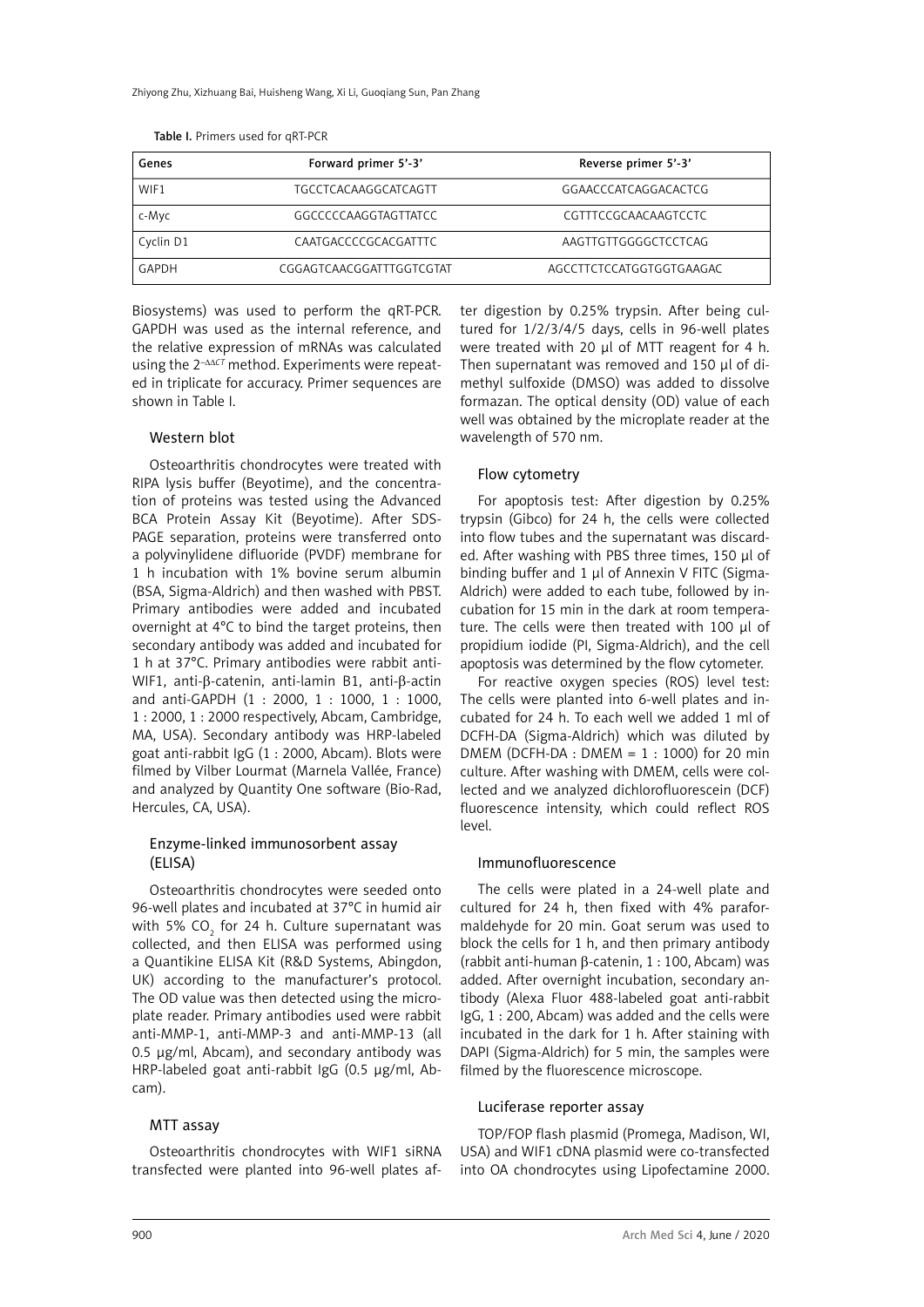After being cultured for 48 h, OA chondrocytes  $(3 \times 10^5 \text{ cells})$  were planted on the top of a 24-well plate which was coated with Matrigel, and then treated with IL-1 $\beta$  (1 nM) and XAV-939 (0.5 µM). Cells were analyzed by the Dual-Luciferase Reporter Assay System (Promega) according to the manufacturer's protocol, and luciferase activity was examined by the luminometer to show the transcriptional activity of β-catenin.

#### Statistical analysis

All the data were analyzed with SPSS 21.0 (IBM, NY, USA) and presented as mean ± standard deviation (SD). Student's *t* test and one-way analysis of variance (ANOVA) were used to detect differences between groups. Differences were considered to be statistically significant at *p* < 0.05.

## Results

## WIF1 was low-expressed in human OA chondrocytes

Considering that the inflammation of OA chondrocytes collected from cartilage tissues was mitigated after culture in the medium, we treated OA chondrocytes with IL-1 $\beta$  to simulate the inflammatory condition. We then detected the differential expressed gene WIF1 in normal and OA chondrocytes. Both qRT-PCR and western blot showed that WIF1 expression of human OA chondrocytes was significantly lower than that in normal chondrocytes (*p* < 0.01), while that of IL-1β treated OA chondrocytes was lower than OA chondrocytes  $(p < 0.05)$ , indicating that WIF1 was negatively related to chondrocyte inflammation (Figures 1 A, B).

## WIF1 down-regulated ROS level in OA chondrocytes

The DCF fluorescence intensity of OA chondrocytes decreased significantly compared with normal chondrocytes, while that of IL-1β treated OA chondrocytes was even higher than OA chondrocytes, indicating that the ROS level was up-regulated in OA (*p* < 0.01, Figure 2 A). Then IL-1β treated OA chondrocytes were incubated with NAC (1/2/5 mM) for 12 h, and ROS level was gradually decreased with the increase of NAC concentration, showing the efficiency of NAC in ROS elimination (*p* < 0.001, Figure 2 B). After WIF1 cDNA transfection, ROS level of IL-1β treated OA chondrocytes was significantly decreased (*p* < 0.01, Figure 2 C), revealing that WIF1 could suppress ROS production.

## WIF1 promoted proliferation and reduced apoptosis of OA chondrocytes through suppressing ROS production

We transfected OA chondrocytes with WIF1 cDNA and observed the results of qRT-PCR, which demonstrated that WIF1 cDNA could remarkably enhance the expression of WIF1 (*p* < 0.01, Figure 3 A), suggesting that we succeeded in over-



Figure 1. WIF1 was low-expressed in osteoarthritis (OA) chondrocytes. A - qRT-PCR: WIF1 expression of OA chondrocytes was significantly lower compared with normal chondrocytes, while that of IL-1β treated OA chondrocytes was lower than non-treated OA chondrocytes. B - Western blot: WIF1 expression of OA chondrocytes was significantly lower compared with normal chondrocytes, while that of IL-1β treated OA chondrocytes was lower than non-treated OA chondrocytes (\**p* < 0.05, \*\**p* < 0.01)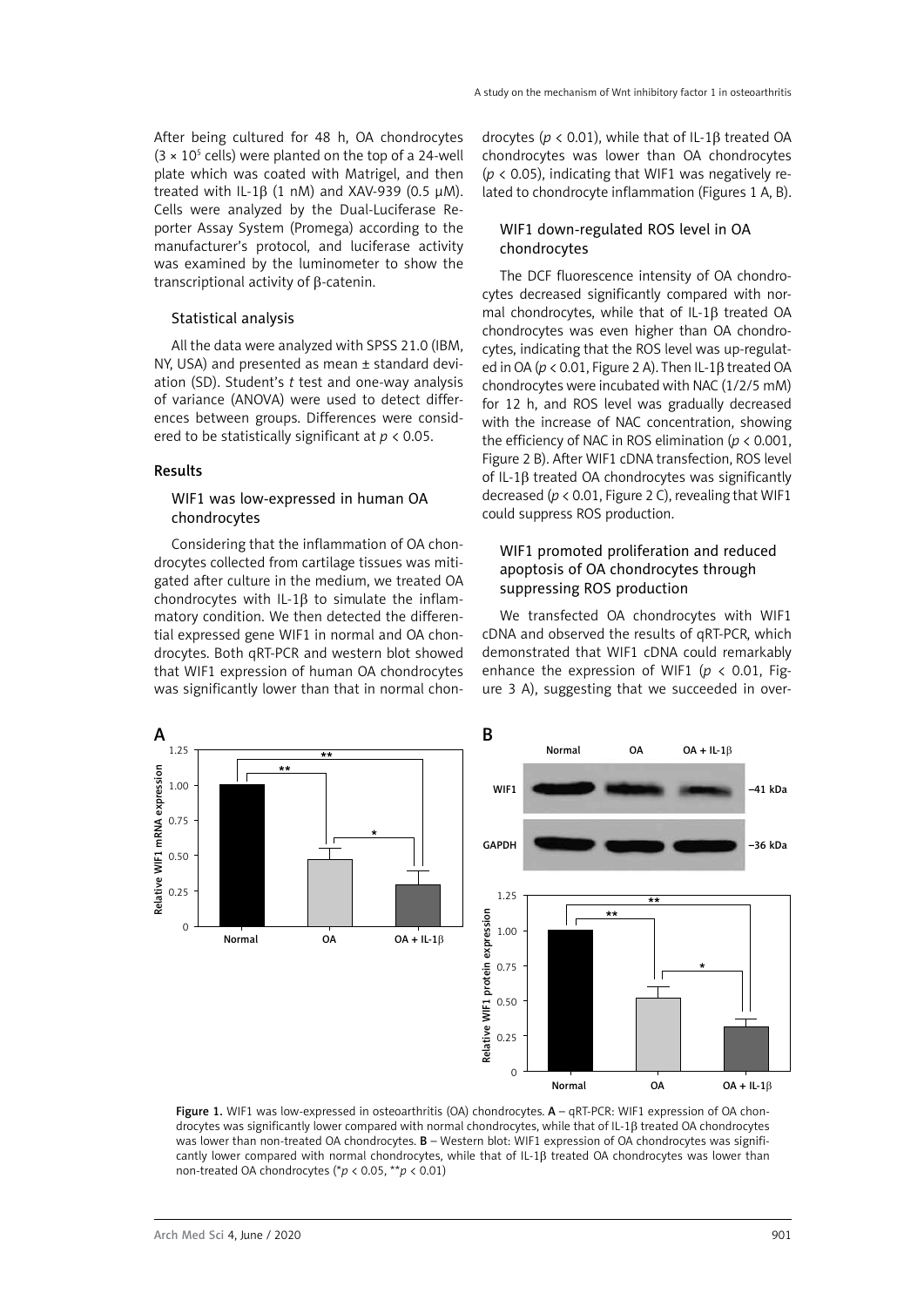

expressing WIF1. Cellular experiments were then performed to test the effect of up-regulated WIF1. MTT assay revealed that both up-regulated WIF1 and NAC (5 mM) would promote the proliferation of IL-1β treated OA chondrocytes (*p* < 0.01, Figure 3 B); according to flow cytometry results, the apoptosis rate of IL-1β treated OA chondrocytes was significantly reduced by WIF1 and NAC (*p* < 0.01, Figure 3 C). Western blot was performed to detect apoptosis-related proteins caspase-3, PARP, Bax and Bcl-2. The expression of cleaved caspase-3, cleaved PARP and Bax was significantly reduced, while expression of anti-apoptotic protein Bcl-2 was increased after WIF1 cDNA transfection or NAC treatment, indicating that WIF1 or NAC could suppress cell apoptosis of OA chondrocytes (*p* < 0.01, Figure 3 D). All these results revealed that WIF1 would protect the viability of chondrocytes via reducing ROS production.

## WIF1 blocked Wnt/β-catenin signaling pathway and therefore reduced MMP secretion

Activity of β-catenin was detected by western blot, immunofluorescence and luciferase reporter assay. Western blot results revealed enhanced nuclear and total β-catenin expression as well as decreased cytoplasmic β-catenin expression in IL-1β treated OA chondrocytes compared with OA chondrocytes (negative control), while overexpressing WIF1 or the presence of β-catenin inhib-



Figure 2. WIF1 was negatively correlated with ROS in osteoarthritis (OA) chondrocytes.  $A - Flow$ cytometry: DCF fluorescence intensity of OA chondrocytes was significantly higher than normal chondrocytes, while that of IL-1β treated OA chondrocytes was higher than non-treated OA chondrocytes. B – Flow cytometry: DCF fluorescence intensity of IL-1β treated OA chondrocytes was gradually decreased with the presence of NAC (1/2/5 mM). C – Flow cytometry: DCF fluorescence intensity of IL-1β treated OA chondrocytes was decreased after WIF1 cDNA transfection or NAC treatment (\**p* < 0.05, \*\**p* < 0.01, \*\*\**p* < 0.001)

itor XAV-939 showed an inverse result (*p* < 0.01, Figure 4 A). Immunofluorescence demonstrated the parallel result that the fluorescence intensity of β-catenin in the IL-1β + WIF1 and IL-1β + XAV-939 group was distinctly lower compared with the IL-1β group ( $p$  < 0.05, Figure 4 B). Luciferase reporter assay confirmed that the transcriptional activity of β-catenin, which was enhanced by IL-1β stimulation, could be significantly reduced by WIF1 or XAV-939 (*p* < 0.01, Figure 4 C). Moreover, we detected the secretion of MMP-1, MMP-3 and MMP-13 in the cell culture supernatant. All of them were remarkably suppressed by WIF1 and XAV-939 ( $p < 0.01$ , Figure 4 D). All these results confirmed that up-regulated WIF1 blocked the Wnt/β-catenin pathway.

#### Discussion

Our study focused on the effect of WIF1 in OA. WIF1 expression in OA cartilage tissues was lower than in normal tissues. After WIF1 cDNA transfection, the aberrantly high ROS level declined, and therefore the apoptosis rate of OA chondrocytes decreased while proliferation was significantly enhanced. Up-regulating WIF1 could also block the Wnt/β-catenin signaling pathway and reduce the secretion of MMPs.

OA, though widespread, is hard to cure and current therapies only focus on reducing pain and strengthening joint function [4]. Recent studies have shown that many genes are associated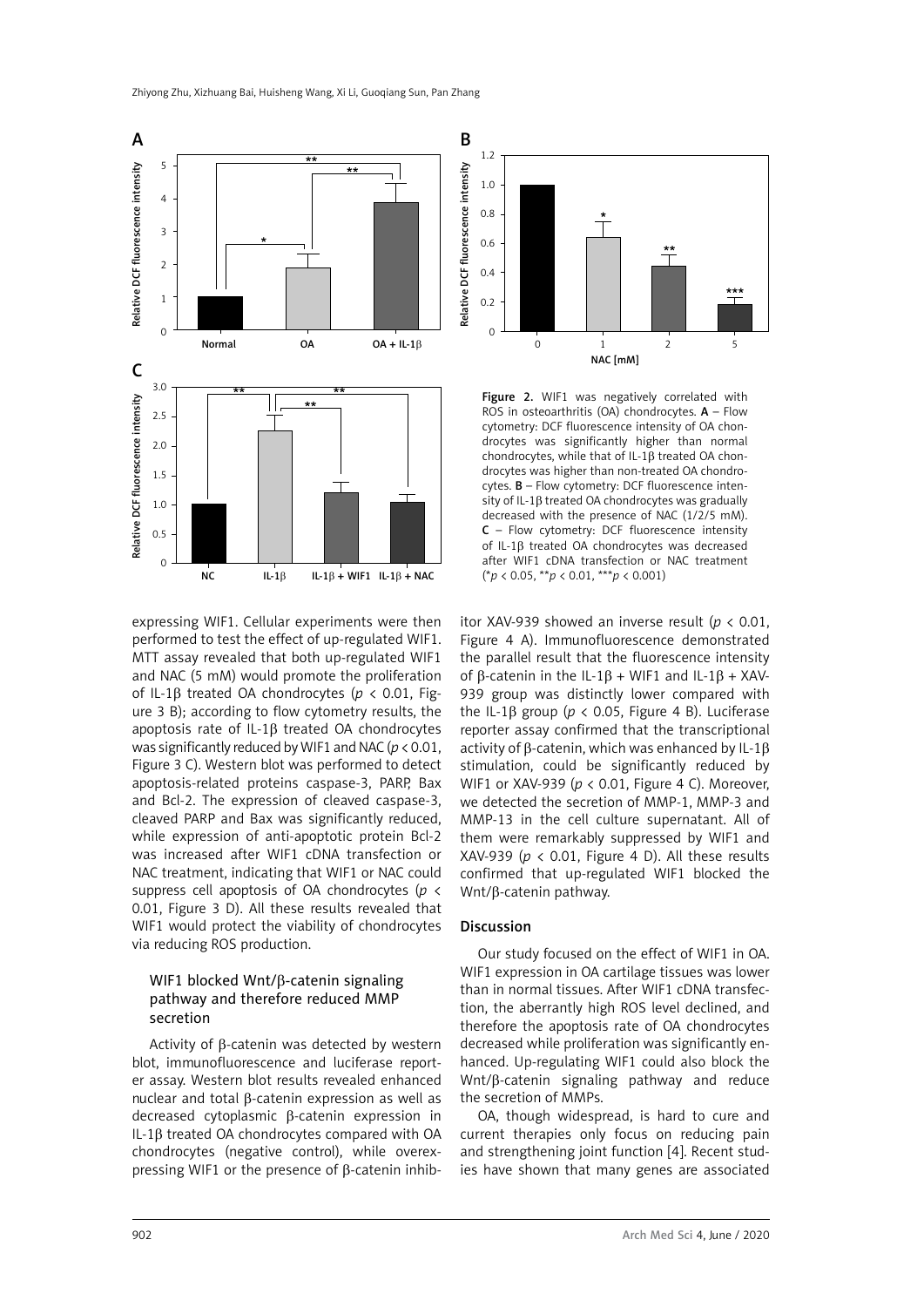

Figure 3. WIF1 promoted proliferation and suppressed apoptosis of osteoarthritis (OA) chondrocytes via down-regulating ROS level in OA chondrocytes. A – qRT-PCR: WIF1 mRNA expression was significantly increased after WIF1 cDNA transfection. B – MTT assay: viability of OA chondrocytes was significantly increased after WIF1 cDNA transfection or NAC (5 μM) treatment. C – Flow cytometry: apoptosis rate of OA chondrocytes was significantly reduced after WIF1 cDNA transfection or NAC treatment. D – Western blot: expression of pro-apoptotic proteins cleaved caspase-3, cleaved PARP and Bax was significantly reduced, while expression of anti-apoptotic protein Bcl-2 was increased after WIF1 cDNA transfection or NAC treatment (\**p* < 0.05, \*\**p* < 0.01, compared with negative control group)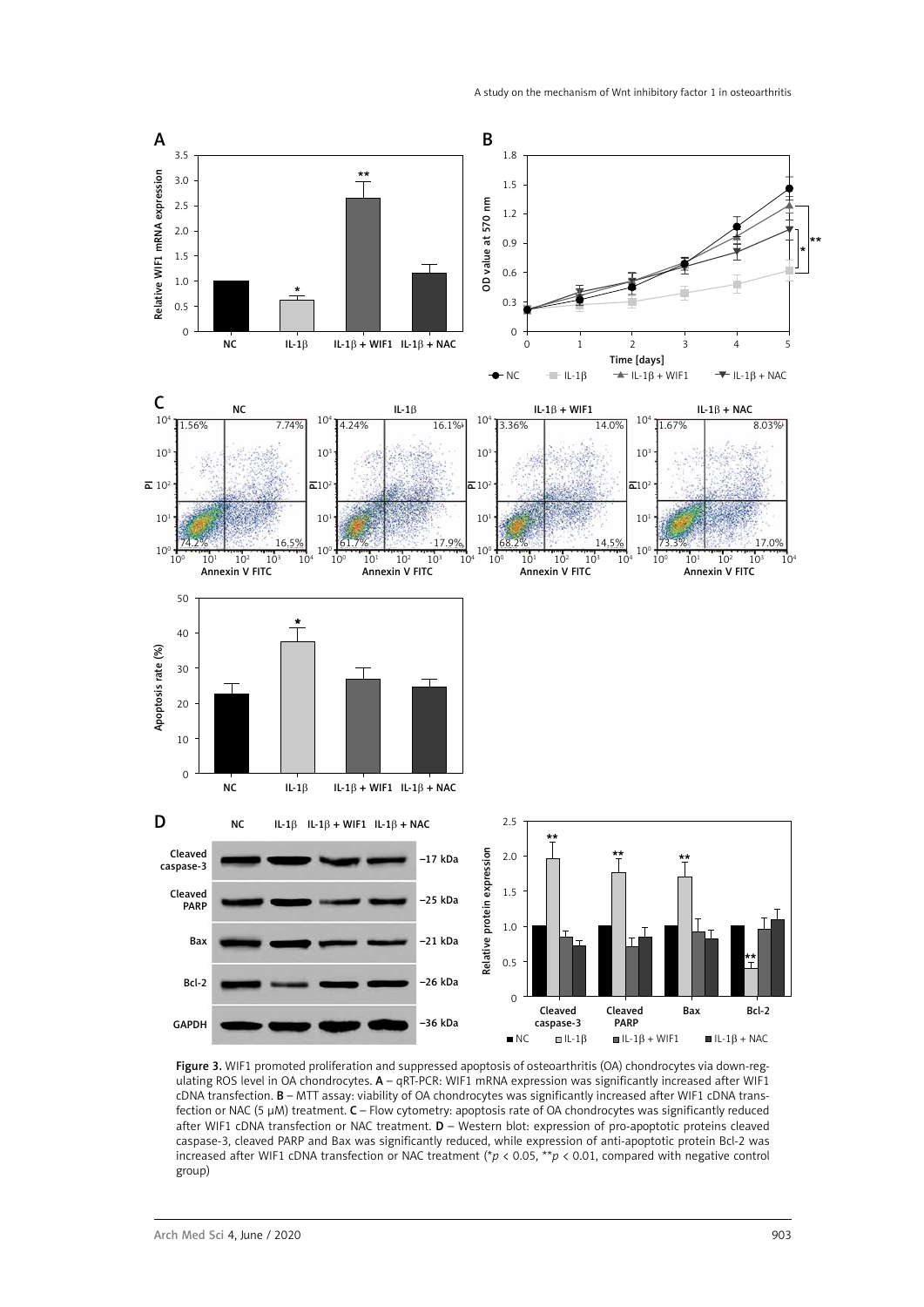Zhiyong Zhu, Xizhuang Bai, Huisheng Wang, Xi Li, Guoqiang Sun, Pan Zhang

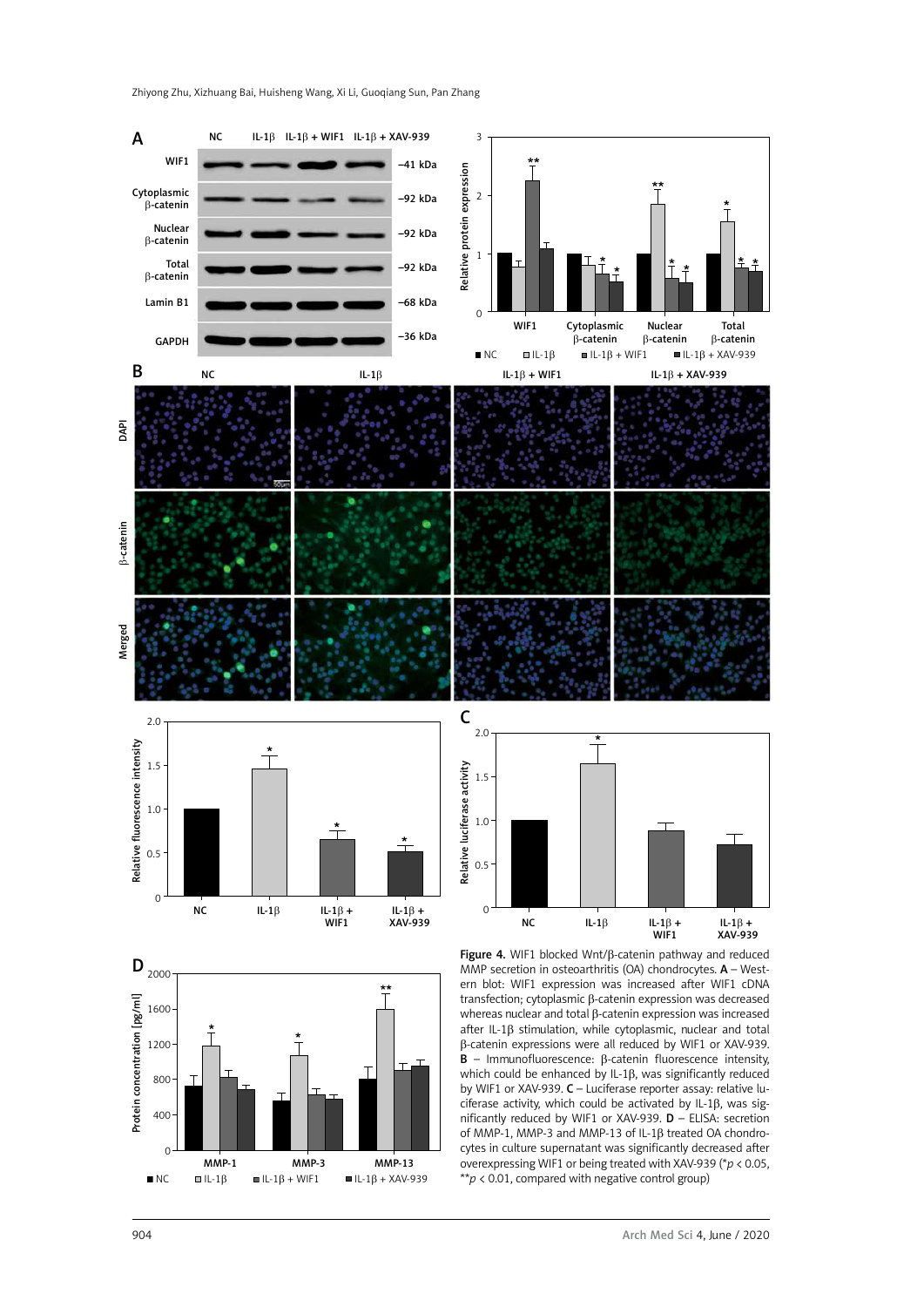with osteoarthritis [23]. For example, related studies have shown that the expression levels of tumor necrosis factor  $\alpha$  (TNF- $\alpha$ ), osteopontin and nuclear factor κB (NF-κB) in patients with knee OA were higher than in healthy controls [24, 25]. Another study showed that the expression level of SIRT1 was decreased in the OA group, and SIRT1 might act as an indicator for determining formation and development of knee OA [26]. In this study, a lower WIF1 expression in OA cartilage tissues than in normal tissues was displayed. We supposed that WIF1 might have effects on the chondrocytes in OA. We tested the effects of WIF1 by transfecting WIF1 cDNA in chondrocytes, and the results indicated that high WIF1 expression would promote the OA chondrocyte proliferation and reduce the cell apoptosis. Based on this result, we performed our study on its mechanism including the relationship among WIF1, ROS and the Wnt/β-catenin pathway.

In the past decades, multi-factorial etiology of OA has been widely discussed, including ROS overproduction and oxidative stress [9]. However, the relationship between ROS and WIF1 was not so compelling. A previous study has evidenced that WIF1 was a ROS marker in systemic sclerosis [20], but whether WIF1 could affect the content of ROS in OA has not been investigated before. Our study demonstrated that WIF1 expression was negatively associated with ROS level in OA, partly illuminating the mechanism of WIF1 in protecting chondrocyte viability.

The connection between WIF1 and the Wnt/ β-catenin signaling pathway has been widely explored and reported [27]. It was demonstrated that inhibiting WIF1 induced glioma cell growth through the Wnt/β-catenin pathway [28]. In this study, we explored how WIF1 affects OA development through the Wnt/β-catenin signaling pathway. A recent study showed us the possible relationship. For example, verapamil could prevent the degradation of cartilage in OA by downregulating protein expression in the Wnt/β-catenin signaling pathway [3]. Tetrandrine has been evidenced to have potential for the treatment of OA through the Wnt/β-catenin signaling pathway [29]. Inhibiting EZH2 expression can ameliorate the development of osteoarthritis through the Wnt/β-catenin pathway [30]. Our study demonstrated that WIF1 could inhibit β-catenin to transfer from cytoplasm to the nucleus and reduce its transcriptional activity. Moreover, WIF1 could suppress the expression and secretion of MMPs, which were located downstream of β-catenin. Thus, we confirmed that WIF1 could protect the viability of chondrocytes via blocking the Wnt/β-catenin pathway and therefore suppress MMP secretion, reducing aberrant degradation of ECM.

In conclusion, WIF1 promoted OA chondrocyte proliferation and reduced cell apoptosis. The ROS level was reduced while the Wnt/β-catenin pathway was activated by overexpressing WIF1. However, the specific molecular mechanism of their interaction was not explored in our study due to some restrictions. In our further studies, more experiments will be performed to analyze the relationships among OA, WIF1, the Wnt/β-catenin pathway and ROS, and their actual effects on OA will be tested by *in vivo* experiments. We supposed that WIF1 could become a potential target to cure osteoarthritis.

## Conflict of interest

The authors declare no conflict of interest.

#### References

- 1. Arden NK, Leyland KM. Osteoarthritis year 2013 in review: clinical. Osteoarthritis Cartilage 2013; 21: 1409-13.
- 2. Aman A, Nguyen M, Piotrowski T. Wnt/beta-catenin dependent cell proliferation underlies segmented lateral line morphogenesis. Dev Biol 2011; 349: 470-82.
- 3. Takamatsu A, Ohkawara B, Ito M, et al. Verapamil protects against cartilage degradation in osteoarthritis by inhibiting Wnt/beta-catenin signaling. PLoS One 2014; 9: e92699.
- 4. Hunter DJ. Osteoarthritis. Rheum Dis Clin North Am 2013; 39: xv-xviii.
- 5. Funck-Brentano T, Lin H, Hay E, et al. Targeting bone alleviates osteoarthritis in osteopenic mice and modulates cartilage catabolism. PLoS One 2012; 7: e33543.
- 6. Suri S, Walsh DA. Osteochondral alterations in osteoarthritis. Bone 2012; 51: 204-11.
- 7. van der Kraan PM, van den Berg WB. Chondrocyte hypertrophy and osteoarthritis: role in initiation and progression of cartilage degeneration? Osteoarthritis Cartilage 2012; 20: 223-32.
- 8. Li D, Xie G, Wang W. Reactive oxygen species: the 2-edged sword of osteoarthritis. Am J Med Sci 2012; 344: 486-90.
- 9. Lepetsos P, Papavassiliou AG. ROS/oxidative stress signaling in osteoarthritis. Biochim Biophys Acta 2016; 1862: 576-91.
- 10. Cao K, Wei L, Zhang Z, et al. Decreased histone deacetylase 4 is associated with human osteoarthritis cartilage degeneration by releasing histone deacetylase 4 inhibition of runt-related transcription factor-2 and increasing osteoarthritis-related genes: a novel mechanism of human osteoarthritis cartilage degeneration. Arthritis Res Ther 2014; 16: 491.
- 11. Siebelt M, Waarsing JH, Groen HC, et al. Inhibited osteoclastic bone resorption through alendronate treatment in rats reduces severe osteoarthritis progression. Bone 2014; 66: 163-70.
- 12. Schroeppel JP, Crist JD, Anderson HC, Wang J. Molecular regulation of articular chondrocyte function and its significance in osteoarthritis. Histol Histopathol 2011; 26: 377-94.
- 13. Li X, Chen J, Liang W, et al. Bushen Zhuangjin Decoction promotes chondrocyte proliferation by stimulating cell cycle progression. Exp Ther Med 2015; 9: 839-44.